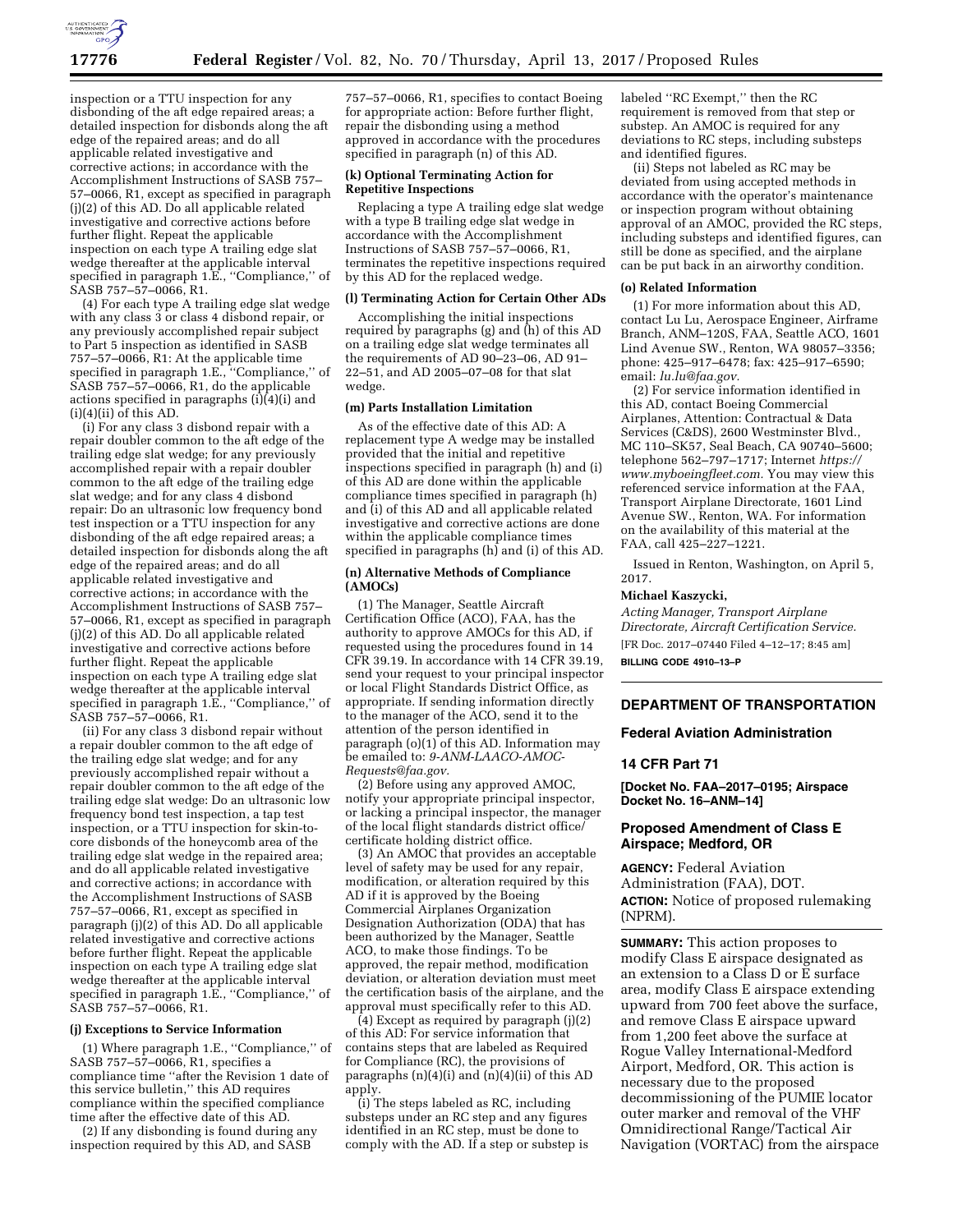description as the FAA transitions from ground-based navigation aids to satellite-based navigation. Also, this action would update the airport's geographic coordinates for Class D and E airspace areas to reflect the FAA's current aeronautical database.

**DATES:** Comments must be received on or before May 30, 2017.

**ADDRESSES:** Send comments on this proposal to the U.S. Department of Transportation, Docket Operations, 1200 New Jersey Avenue SE., West Building Ground Floor, Room W12–140, Washington, DC 20590; telephone: 1– 800–647–5527, or (202) 366–9826. You must identify FAA Docket No. FAA– 2017–0195; Airspace Docket No. 16– ANM–14, at the beginning of your comments. You may also submit comments through the Internet at *[http://](http://www.regulations.gov)  [www.regulations.gov.](http://www.regulations.gov)* 

FAA Order 7400.11A, Airspace Designations and Reporting Points, and subsequent amendments can be viewed online at *[http://www.faa.gov/air](http://www.faa.gov/air_traffic/publications/)*\_*traffic/ [publications/.](http://www.faa.gov/air_traffic/publications/)* For further information, you can contact the Airspace Policy Group, Federal Aviation Administration, 800 Independence Avenue SW., Washington, DC 20591; telephone: 202–267–8783. The Order is also available for inspection at the National Archives and Records Administration (NARA). For information on the availability of FAA Order 7400.11A at NARA, call 202–741– 6030, or go to *[http://www.archives.gov/](http://www.archives.gov/federal_register/code_of_federal-regulations/ibr_locations.html)  federal*\_*[register/code](http://www.archives.gov/federal_register/code_of_federal-regulations/ibr_locations.html)*\_*of*\_*federalregulations/ibr*\_*[locations.html.](http://www.archives.gov/federal_register/code_of_federal-regulations/ibr_locations.html)* 

FAA Order 7400.11, Airspace Designations and Reporting Points, is published yearly and effective on September 15.

**FOR FURTHER INFORMATION CONTACT:** Tom Clark, Federal Aviation Administration, Operations Support Group, Western Service Center, 1601 Lind Avenue SW., Renton, WA 98057; telephone (425) 203–4511.

#### **SUPPLEMENTARY INFORMATION:**

#### **Authority for This Rulemaking**

The FAA's authority to issue rules regarding aviation safety is found in Title 49 of the United States Code. Subtitle I, Section 106 describes the authority of the FAA Administrator. Subtitle VII, Aviation Programs, describes in more detail the scope of the agency's authority. This rulemaking is promulgated under the authority described in Subtitle VII, Part A, Subpart I, Section 40103. Under that section, the FAA is charged with prescribing regulations to assign the use of airspace necessary to ensure the safety of aircraft and the efficient use of

airspace. This regulation is within the scope of that authority as it would allow the transition to satellite navigation by amending Class D and Class E airspace at Rogue Valley International-Medford Airport, Medford, OR.

#### **Comments Invited**

Interested parties are invited to participate in this proposed rulemaking by submitting such written data, views, or arguments, as they may desire. Comments that provide the factual basis supporting the views and suggestions presented are particularly helpful in developing reasoned regulatory decisions on the proposal. Comments are specifically invited on the overall regulatory, aeronautical, economic, environmental, and energy-related aspects of the proposal. Communications should identify both docket numbers and be submitted in triplicate to the address listed above. Persons wishing the FAA to acknowledge receipt of their comments on this notice must submit with those comments a self-addressed, stamped postcard on which the following statement is made: ''Comments to Docket No. FAA–2017–0195/Airspace Docket No. 16–ANM–14.'' The postcard will be date/time stamped and returned to the commenter.

All communications received before the specified closing date for comments will be considered before taking action on the proposed rule. The proposal contained in this notice may be changed in light of the comments received. A report summarizing each substantive public contact with FAA personnel concerned with this rulemaking will be filed in the docket.

#### **Availability of NPRMs**

An electronic copy of this document may be downloaded through the Internet at *[http://www.regulations.gov.](http://www.regulations.gov)*  Recently published rulemaking documents can also be accessed through the FAA's Web page at *[http://](http://www.faa.gov/air_traffic/publications/airspace_amendments/) www.faa.gov/air*\_*[traffic/publications/](http://www.faa.gov/air_traffic/publications/airspace_amendments/) airspace*\_*[amendments/.](http://www.faa.gov/air_traffic/publications/airspace_amendments/)* 

You may review the public docket containing the proposal, any comments received, and any final disposition in person in the Dockets Office (see the **ADDRESSES** section for the address and phone number) between 9:00 a.m. and 5:00 p.m., Monday through Friday, except federal holidays. An informal docket may also be examined during normal business hours at the Northwest Mountain Regional Office of the Federal Aviation Administration, Air Traffic Organization, Western Service Center, Operations Support Group, 1601 Lind Avenue SW., Renton, WA 98057.

## **Availability and Summary of Documents Proposed for Incorporation by Reference**

This document proposes to amend FAA Order 7400.11A, Airspace Designations and Reporting Points, dated August 3, 2016, and effective September 15, 2016. FAA Order 7400.11A is publicly available as listed in the **ADDRESSES** section of this document. FAA Order 7400.11A lists Class A, B, C, D, and E airspace areas, air traffic service routes, and reporting points.

### **The Proposal**

The FAA is proposing an amendment to Title 14 Code of Federal Regulations (14 CFR) part 71 by modifying Class E airspace designated as an extension to a Class D or E surface area, modifying Class E airspace extending upward from 700 feet above the surface, and removing Class E airspace upward from 1,200 feet above the surface at Rogue Valley International-Medford Airport, Medford, OR. This action is necessary due to the proposed decommissioning of the PUMIE locator outer marker and for the safety and management of the national airspace system as the FAA transitions from ground based navigation aids to satellite based navigation.

Class E airspace designated as an extension to Class D or E surface area northeast of the airport would be reduced to a 4-mile wide segment (from 5.5 miles wide) extending to 11 miles northwest (from 17.5 miles northwest) of the airport, and the segment to the southeast would be reduced to a 5-mile wide segment (from 8 miles), extending to 9 miles (from 19.4 miles) southeast of the airport. Class E airspace extending upward from 700 feet above the surface would be reduced northeast, southeast, and southwest of the airport to only that area necessary to contain IFR departures within 1,500 feet of the surface and IFR departures until reaching 1,200 feet above the surface. Additionally, the Class E airspace area extending upward from 1,200 feet above the surface designated for Rogue Valley International-Medford Airport would be removed, as this airspace duplicates the Rogue Valley Class E en route airspace area.

Also, the geographic coordinates for the airport included in the legal descriptions for Class D and E airspace areas would be updated to match the FAA's current aeronautical database.

Class D and Class E airspace designations are published in paragraph 5000, 6002, 6004, and 6005, respectively, of FAA Order 7400.11A,